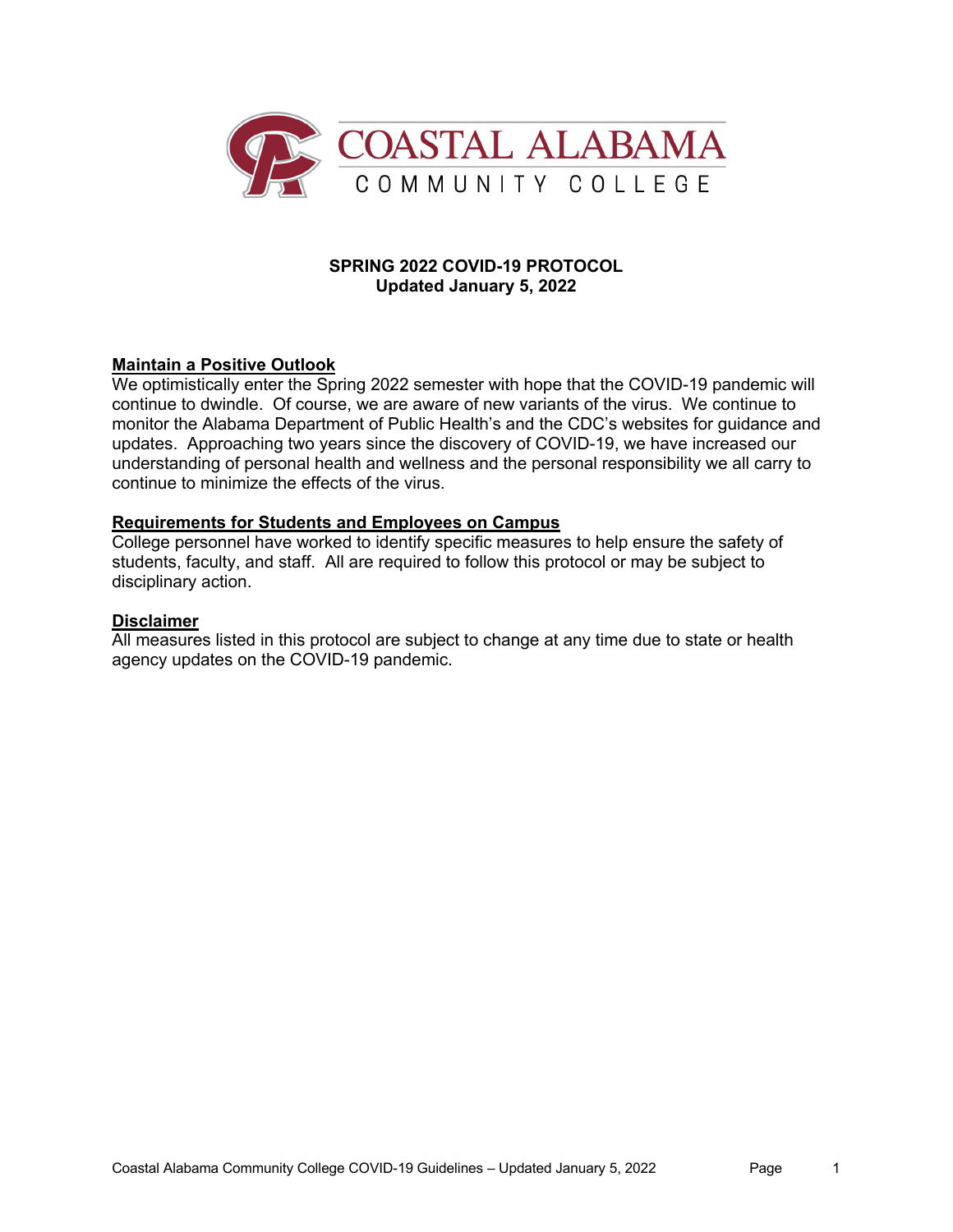# **TABLE OF CONTENTS**

| COVID-19 Exposure and Notification Guidelines  6 |    |
|--------------------------------------------------|----|
|                                                  |    |
|                                                  |    |
|                                                  |    |
|                                                  |    |
|                                                  |    |
|                                                  | 10 |
|                                                  |    |
|                                                  |    |
|                                                  |    |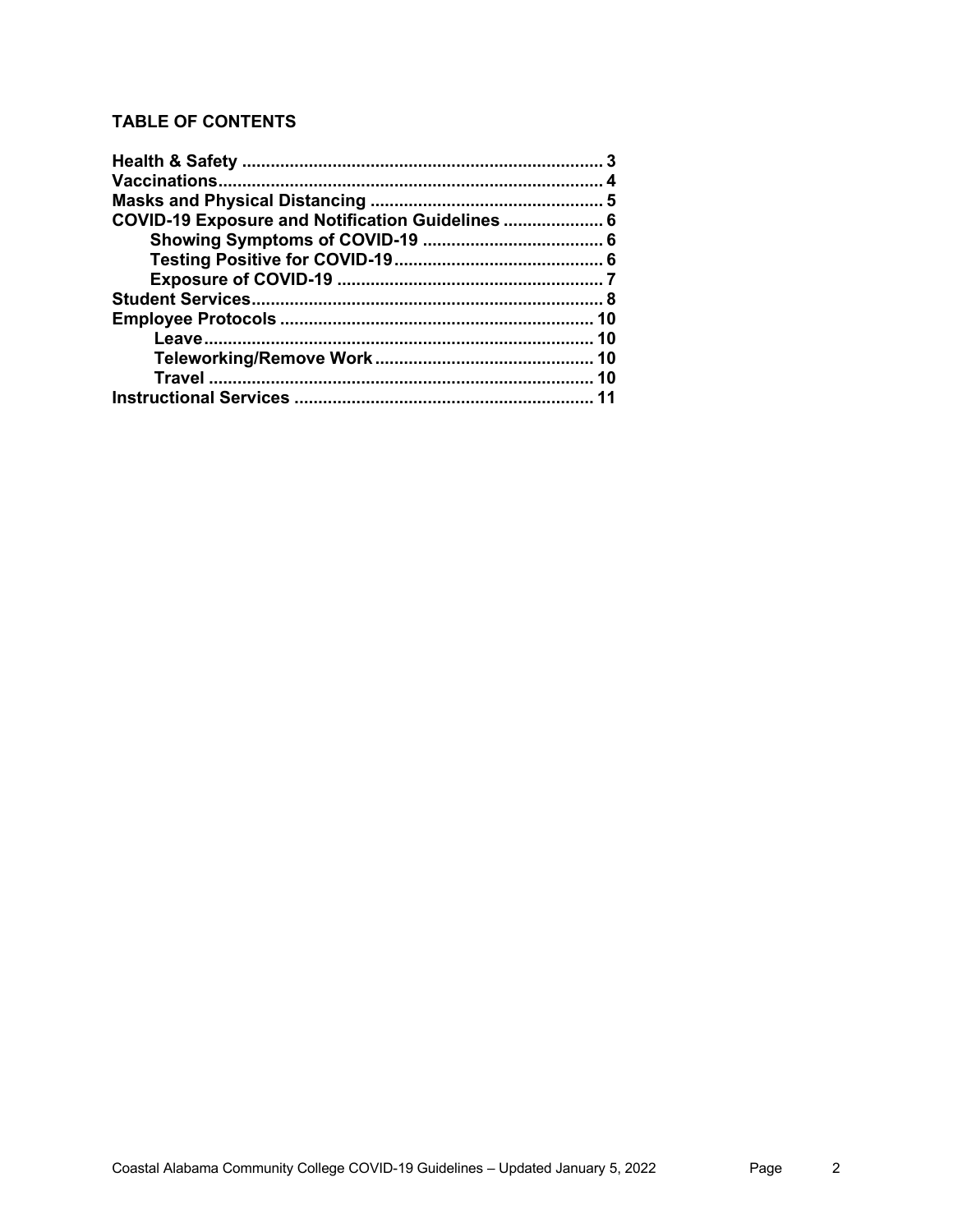# **HEALTH & SAFETY**

## **Directives from the Governor's Office and Public Health Agencies**

Coastal Alabama Community College will continue to observe directives from the Governor's Office, the guidance issued by Public Health Agencies (e.g. CDC, ADPH) and public health conditions locally in administering instruction and activities.

#### **Personal Responsibility:**

While Coastal Alabama Community College strives to protect its students and employees, it is the personal responsibility of these individuals to do their part to mitigate the spread of COVID-19. Reporting accurate information, getting the vaccine and/or getting tested regularly for COVID-19, and practicing cleanliness to the greatest extent are critical in minimizing the spread of the virus. All individuals must follow the guidelines set forth in this protocol.

#### **Cleaning and Disinfecting:**

Coastal Alabama Community College outsources custodial services. Those companies have provided the College with their disinfection practices to minimize the spread of COVID-19. Chemicals being used to disinfect are on the Environmental Protection Agencies' approved disinfectants list. Cleaning strategies will be followed based on the CDC's guidance.

#### **Communications Plan:**

The College will use the Coastal News and Coastal Student News platforms to send notifications and updates to all faculty, staff and students. Notifications sent through the Coastal News and Coastal Student News groups generate e-mails to the individuals' College e-mail accounts. Additionally, the College will continue to update the COVID-19 website with updates and will share updates on the College's official social media accounts.

#### **Public Information**

The College has a COVID-19 webpage dedicated to updates on the virus and College operations.

#### **Facial Coverings/Masks:**

Facial coverings/masks are not required for Spring 2022. For certain programs, facial coverings may be encouraged based on policies of the College's partners (i.e. clinical sites for allied health programs). For athletics, guidelines for facial coverings/masks are issued from the Alabama Community College Conference.

#### **Supply Acquisition:**

The College has purchased and will maintain a supply of cleaning products and sanitizer for instructor, staff, and student use to distribute as needed. These supplies will be ordered by the Facilities Office.

Other PPE relevant to a particular program will be acquired and stocked normally by each program director.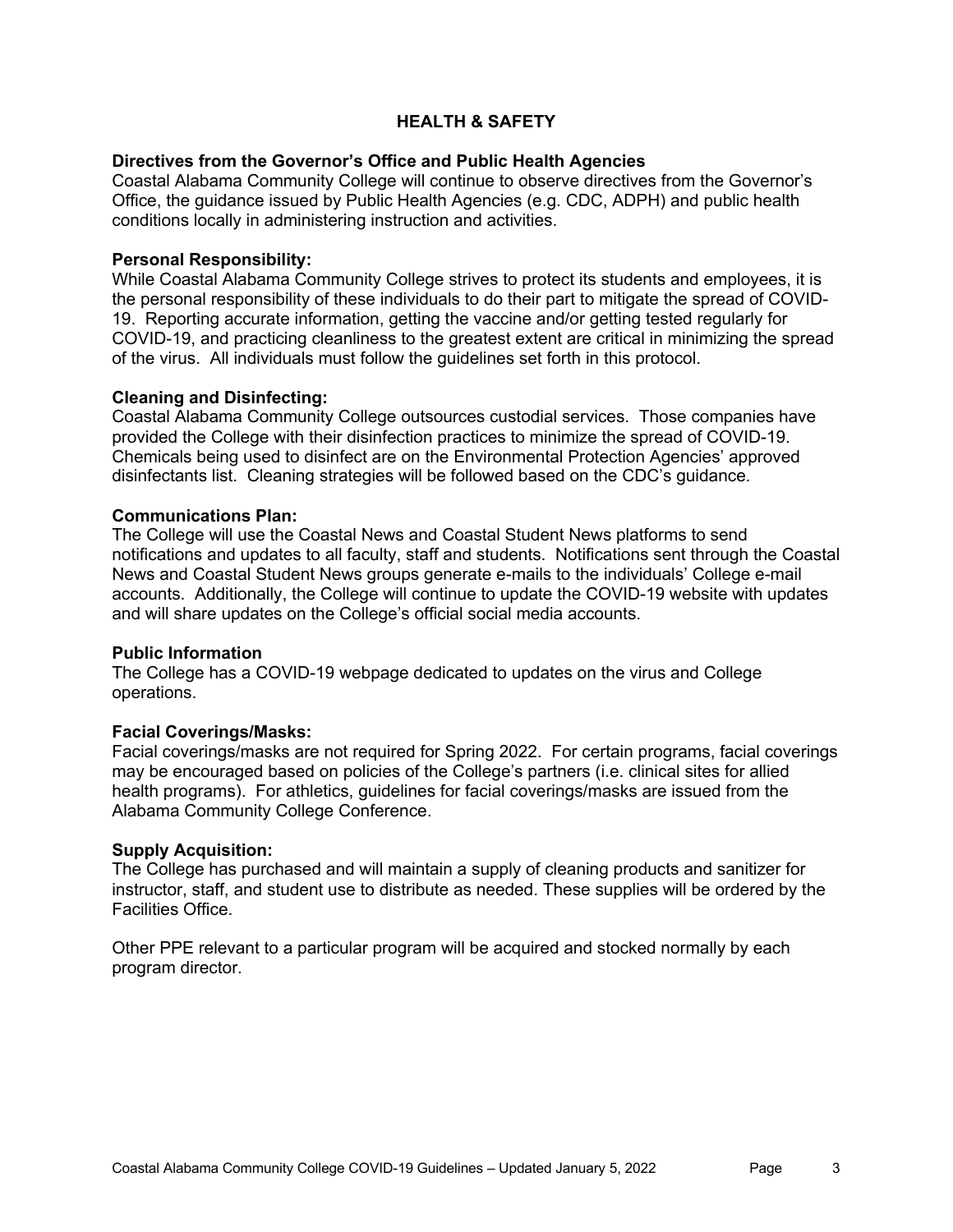## **VACCINATIONS**

Vaccination is the leading prevention strategy to protect individuals from the COVID-19 disease. The COVID-19 vaccine significantly reduces the potential of severe illness, hospitalizations, and death. According to the CDC, COVID-19 vaccines and boosters are safe and effective.

Pursuant to state law, the Alabama Community College System and its colleges will not mandate the COVID vaccine as a condition of attendance or employment, but vaccinations and booster shots are strongly encouraged for all students, faculty, and staff.

On July 26, 2021, the Alabama Attorney General issued a Public Notice summarizing Alabama law relating to COVID-19 vaccination requirements and proof of vaccination requirements as set out in Act 2021-493. The Public Notice makes clear that no government, school, or business in Alabama may demand that a constituent, student, or customer, respectively, be vaccinated for COVID-19 or show proof of his or her vaccination for COVID-19.

A student may be asked if they have been vaccinated for COVID-19 and asked to provide proof of their vaccination. However, a student may not be REQUIRED to report their COVID-19 vaccination status or to provide proof of their vaccination. Exceptions to this may exist in allied health programs where partnering facilities may require vaccination status before students are allowed into such facilities.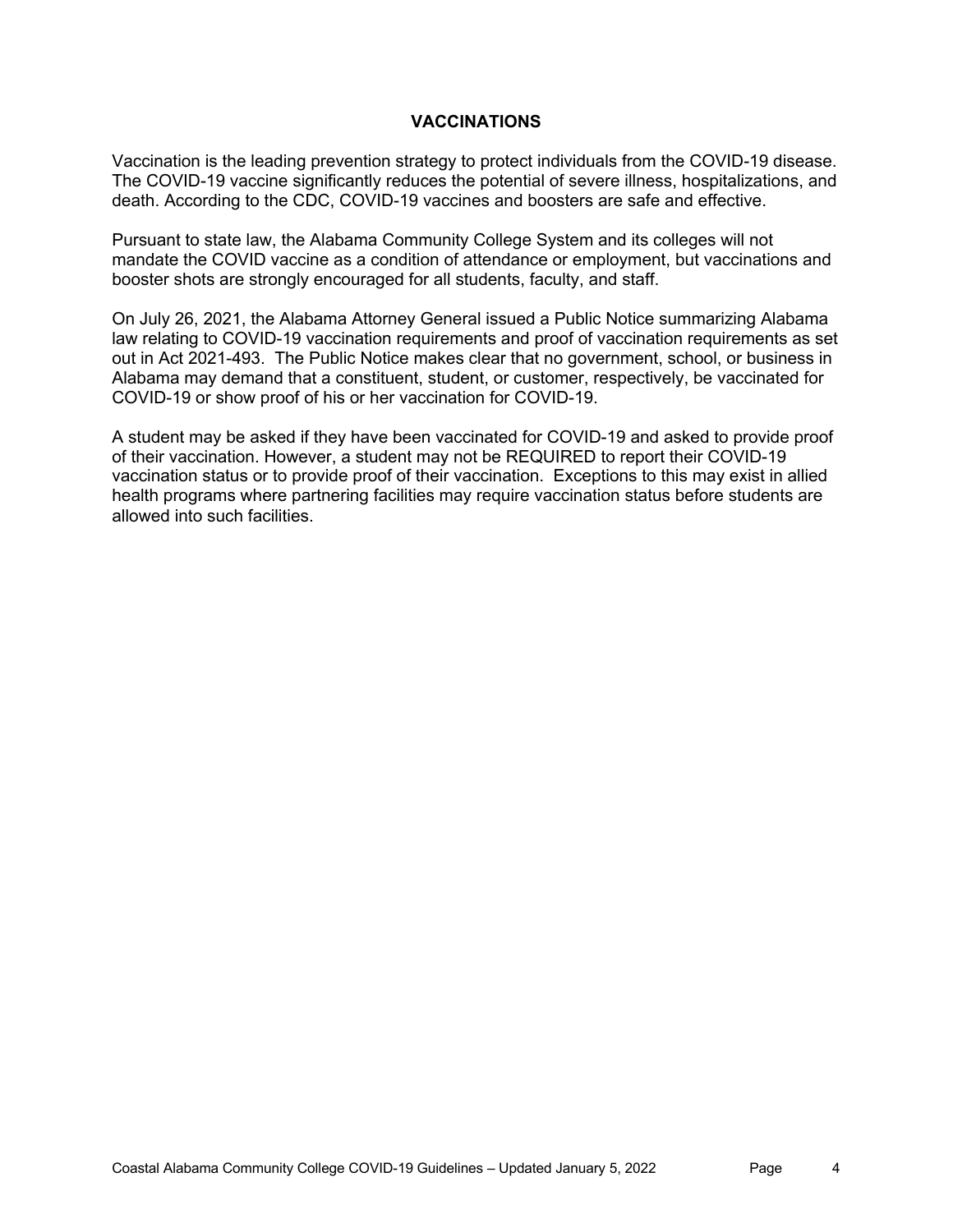# **MASK WEARING AND PHYSICAL DISTANCING**

Coastal Alabama Community College does not require individuals to wear a face covering or mask indoors for Spring 2022. Masks may be encouraged for those non-vaccinated to enhance protection from the virus.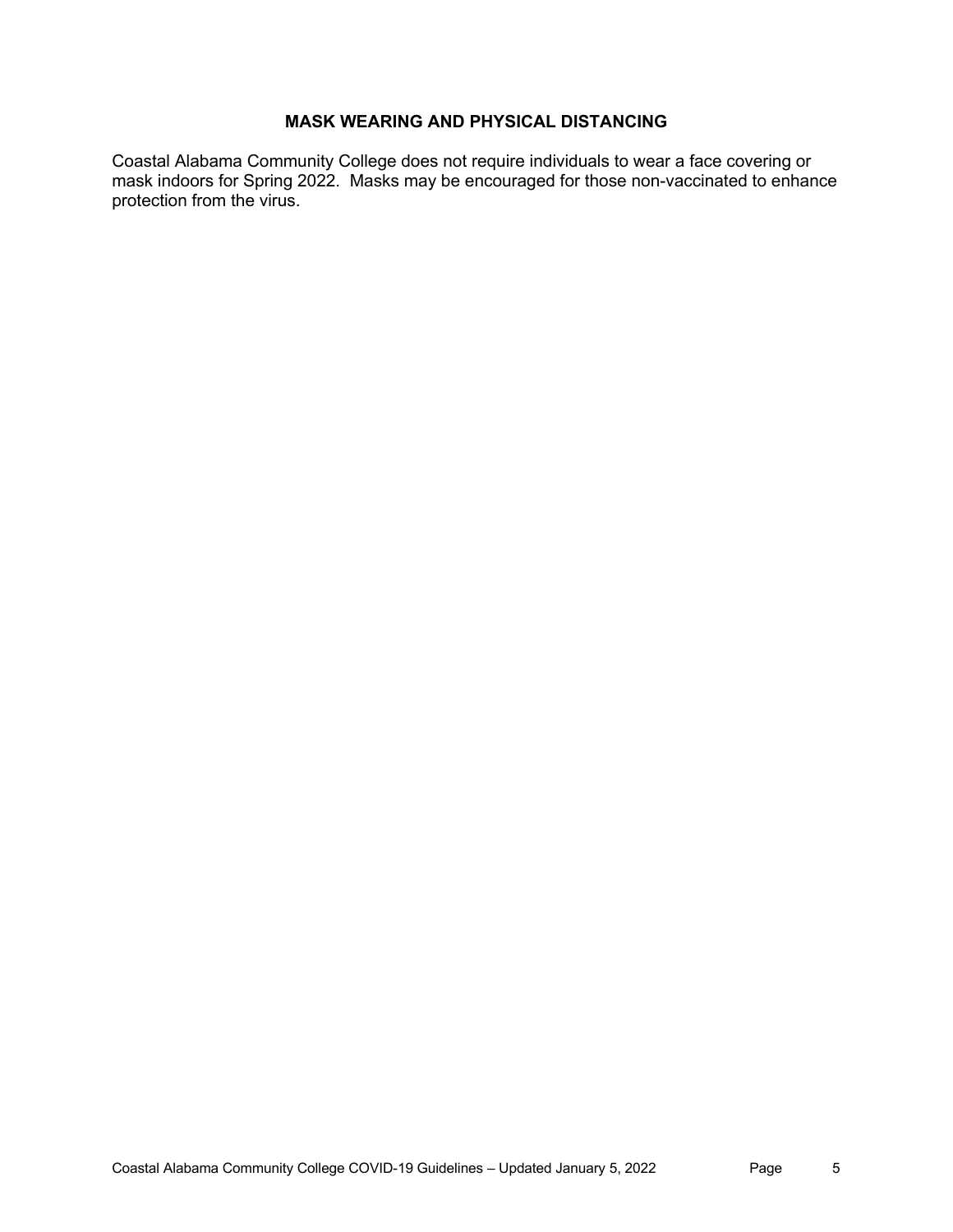# **COVID-19 EXPOSURE NOTIFICATION, QUARANTINE, AND ISOLATION**

**Definitions:**

- **Close contact** is defined as within 6 feet of an infected person (laboratory-confirmed) for a cumulative total of 15 minutes or more over a 24-hour period.
- **Fully-vaccinated** is defined as people who are 2 weeks after their second dose in a 2 dose series or 2 weeks after a single-dose vaccine.

# **SHOWING SYMPTOMS OF COVID-19 REGARDLESS OF VACCINE STATUS**

#### **Persons arriving to campus with signs or symptoms of COVID-19:**

Should a faculty/staff or student arrive to campus exhibiting signs or symptoms of COVID-19 (e.g. fever, cough, and shortness of breath), the College will ask the person to leave campus and consult a healthcare provider before returning to campus. Further guidance is listed below regarding when someone can return to campus.

Per the CDC and the Alabama Department of Public Health, retesting is not recommended within three months after the date of symptom onset for the initial COVID-19 infection.

# **PERSONS WITH POSITIVE COVID-19 TEST RESULTS**

Everyone, regardless of vaccination status, shall:

- Stay home for 5 days
- If there are no symptoms or symptoms are resolving after 5 days, individual may return to campus/work. The individual should test, if practicable, prior to returning to work.
- Individual shall wear a mask around others for 5 additional days.

Note: If the individual has a fever, they should continue to stay home until the fever resolves.

## **PERSONS WITH EXPOSURE TO COVID-19**

Persons who are fully vaccinated within the last 6 months OR have been boosted shall:

- Wear a mask around others for 10 days.
- Test on day 5, if possible.

Persons who are fully vaccinated over 6 months ago and are not boosted or are unvaccinated shall:

- Stay home for 5 days. After that, continue to wear a mask around others for 5 additional days.
- Test on day 5, if possible.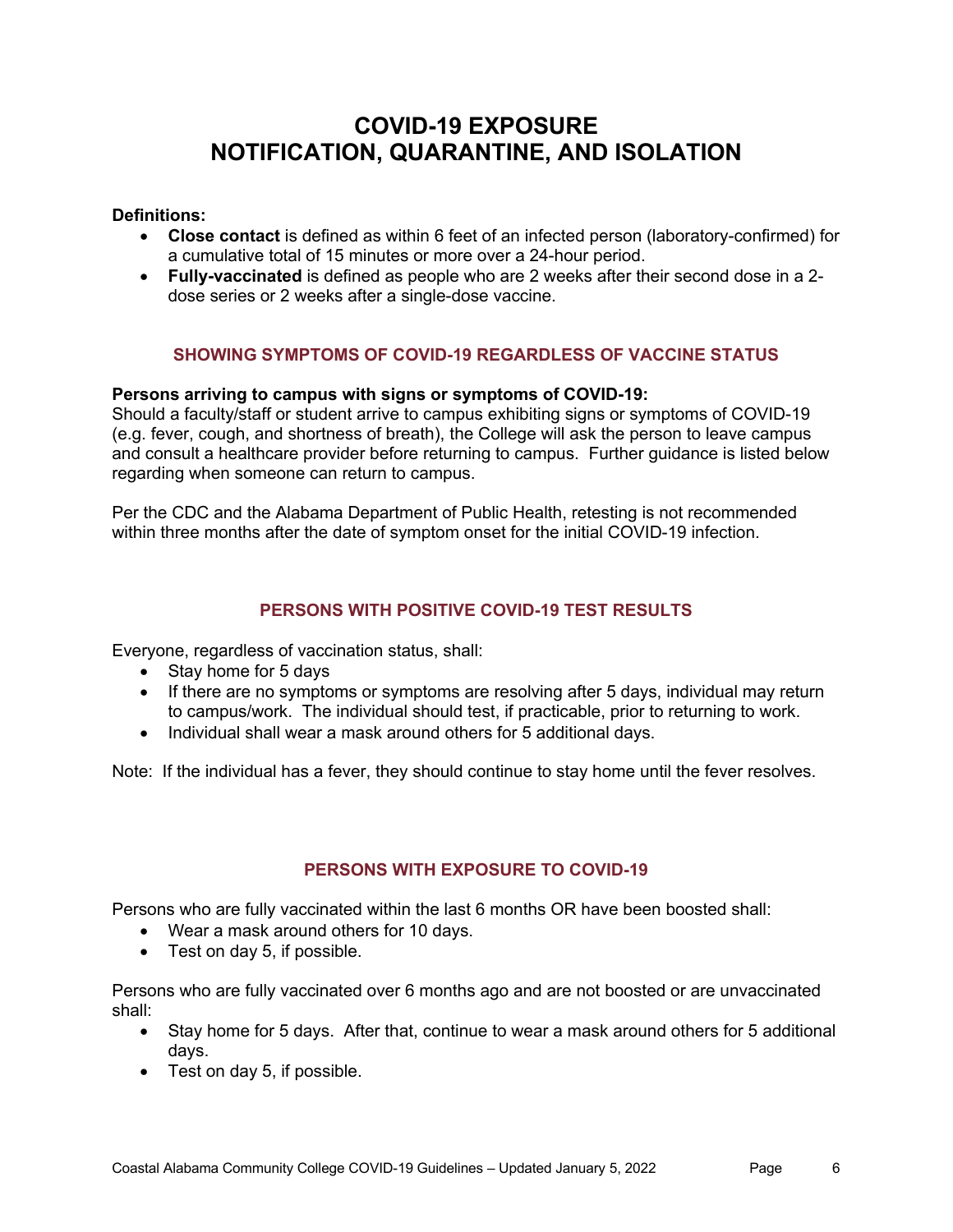If symptoms occur, individuals should immediately quarantine until a negative test confirms their symptoms are not attributable to COVID-19.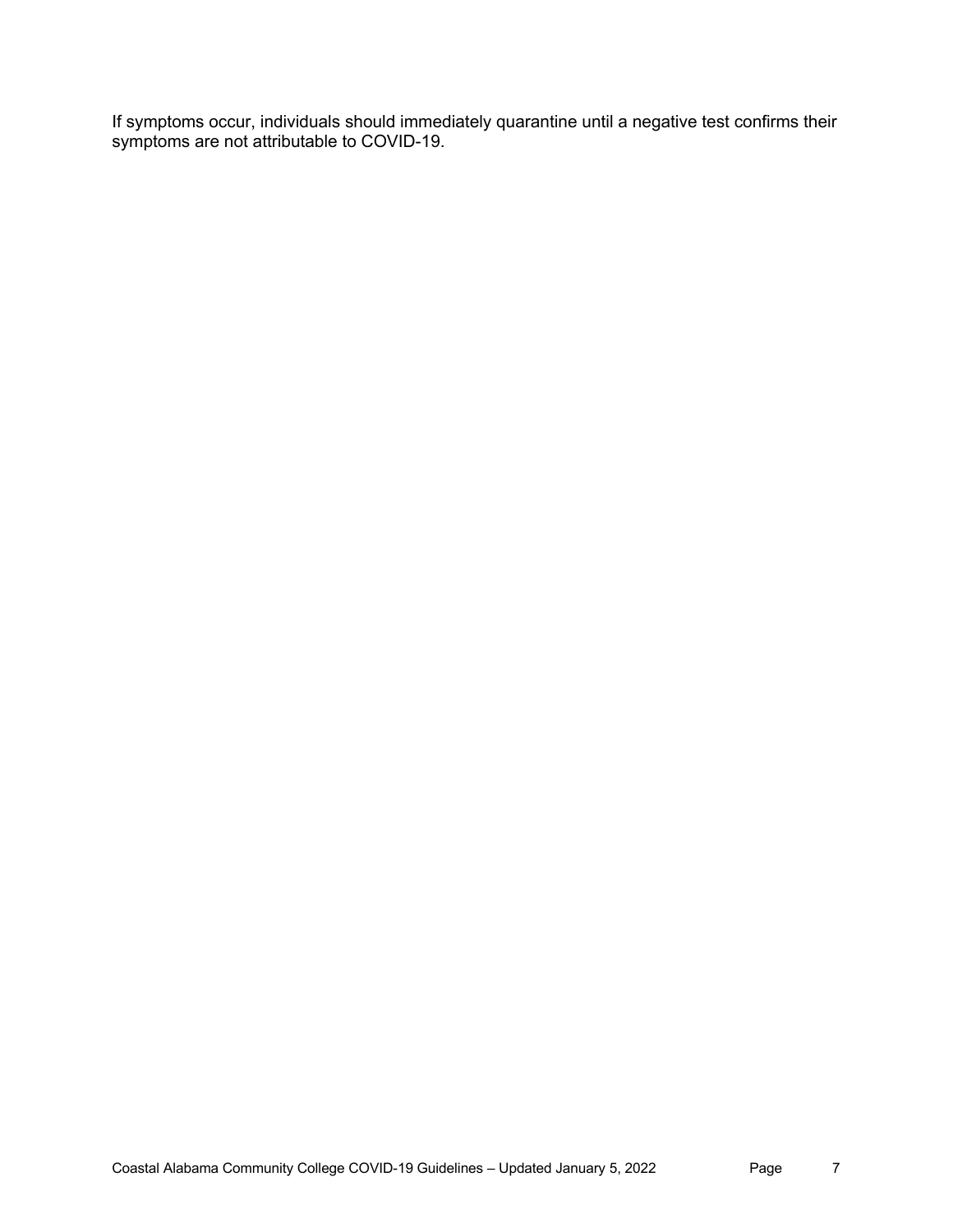# **STUDENT SERVICES**

For in-person activities, the following guidelines are in place:

- The Student Services Department staff will adhere to recommended hygiene and will assist facilities staff in sanitizing surfaces and high-touch locations in the Student Success Center and in student services areas as recommended by College administration, state, and federal authorities.
- Student Services Department staff will practice hand sanitation as recommended by College administration, state, and federal authorities.
- Staff and custodial services will sanitize appointment areas and office surfaces.
- Accessible areas of the building will be cleaned and disinfected daily. Entrance/exit doors will be sanitized at least twice a day.

## **Athletics**

The College is following the COVID-19 guidelines as issued by the Alabama Community College Conference and the NJCAA.

The College acknowledges ongoing conversations pertaining to delaying or rescheduling certain teams/games. Coastal Alabama Community College will follow whatever guidelines are issued by the ACCC.

#### **On-Campus Housing**

The following are the practices and policies for the operation of Lakeview Apartments (Brewton), Sun Chief Hall (Bay Minette) and Thompson Hall (Bay Minette).

Sun Chief Hall and Thompson Hall on the Bay Minette Campus will open for the general student body. The College will hold a set number of rooms to be used for quarantine purposes based on trends of the pandemic.

Lakeview Apartments on the Brewton Campus will be open for students. Lakeview Apartments will reserve a set number of apartments to be used for isolation/quarantine areas based on trends of the pandemic.

Move-In:

• Residents moving in will be allowed a maximum of two individuals in the residence halls/apartments to help them move their items.

No outside guests will be allowed in the residence halls for Spring 2022. Additionally, residents will only be allowed in the residence hall in which they live. They may not visit another residence hall. Students will be subject to disciplinary action, up to expulsion and no refund of dorm cost, if they do not follow guidance from College officials in the Housing Office.

Sanitation Policies:

- Hand sanitizer dispensers will be placed at each entrance and throughout the halls/apartment complex where there are high contact points (i.e. laundry facilities).
- The number of individuals allowed in the Computer Lab and Kitchen areas will be limited, and they will be provided disinfecting wipes to sanitize equipment before and after usage.
- Resident Assistants will continue room inspections every week.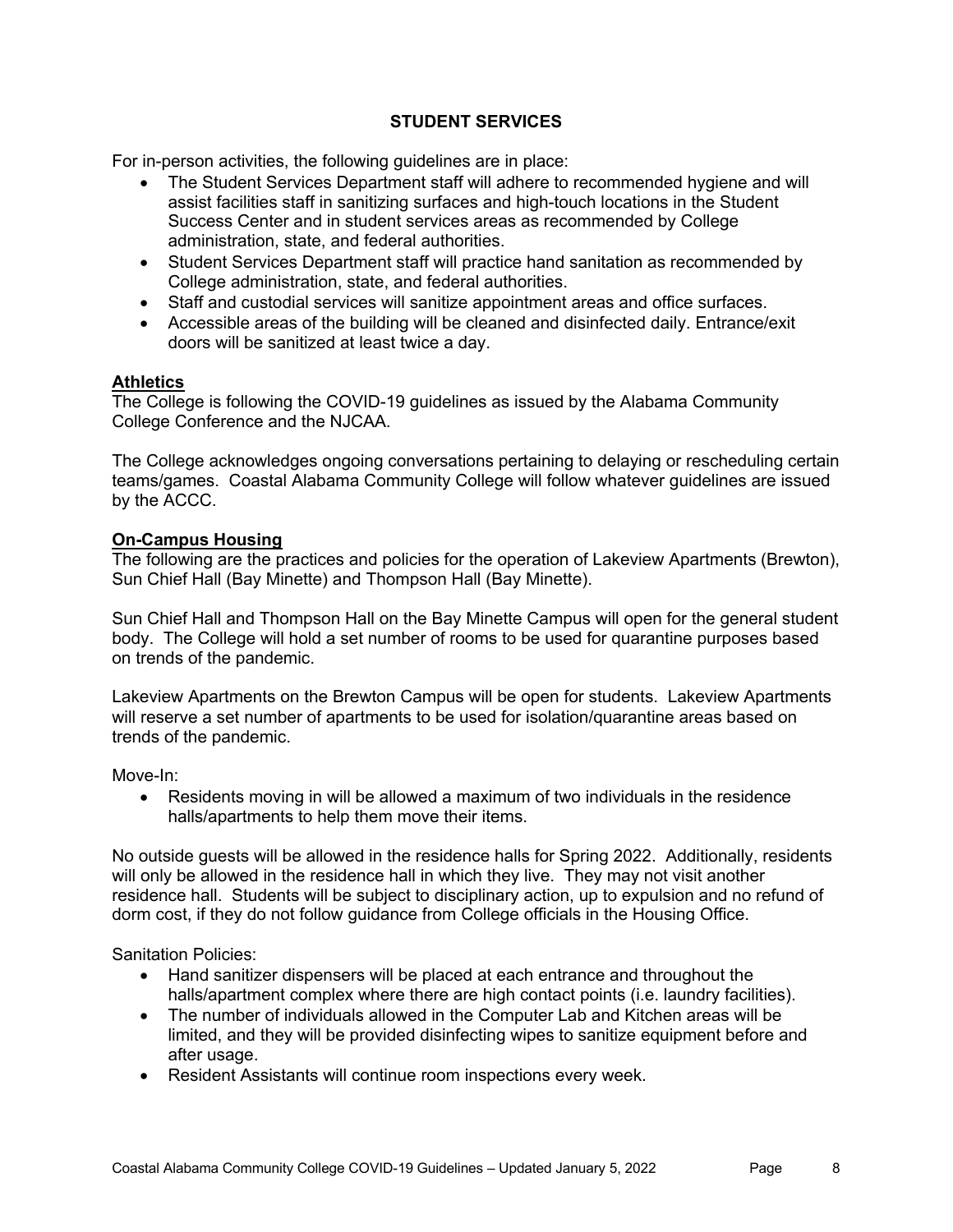• Custodial staff will increase sanitation of common areas by wiping hard surfaces and major contact points in the common areas (door handles, stair railings, elevator buttons, etc).

Other Policies

- Residents will not be allowed to move rooms or swap roommates unless for emergencies.
- Non-residential staff, outside guests/visitors, and overnight guests will not be allowed to access the building to follow guidelines recommended by College administration, state, and federal authorities.
- The College will increase health and safety signage throughout all living areas.
- The College will restrict the number of people in Common Areas (Lobbies, Game Rooms, Computer Labs, etc)

## **Food Services**

Food services provided on campus will follow county and state health and safety guidelines.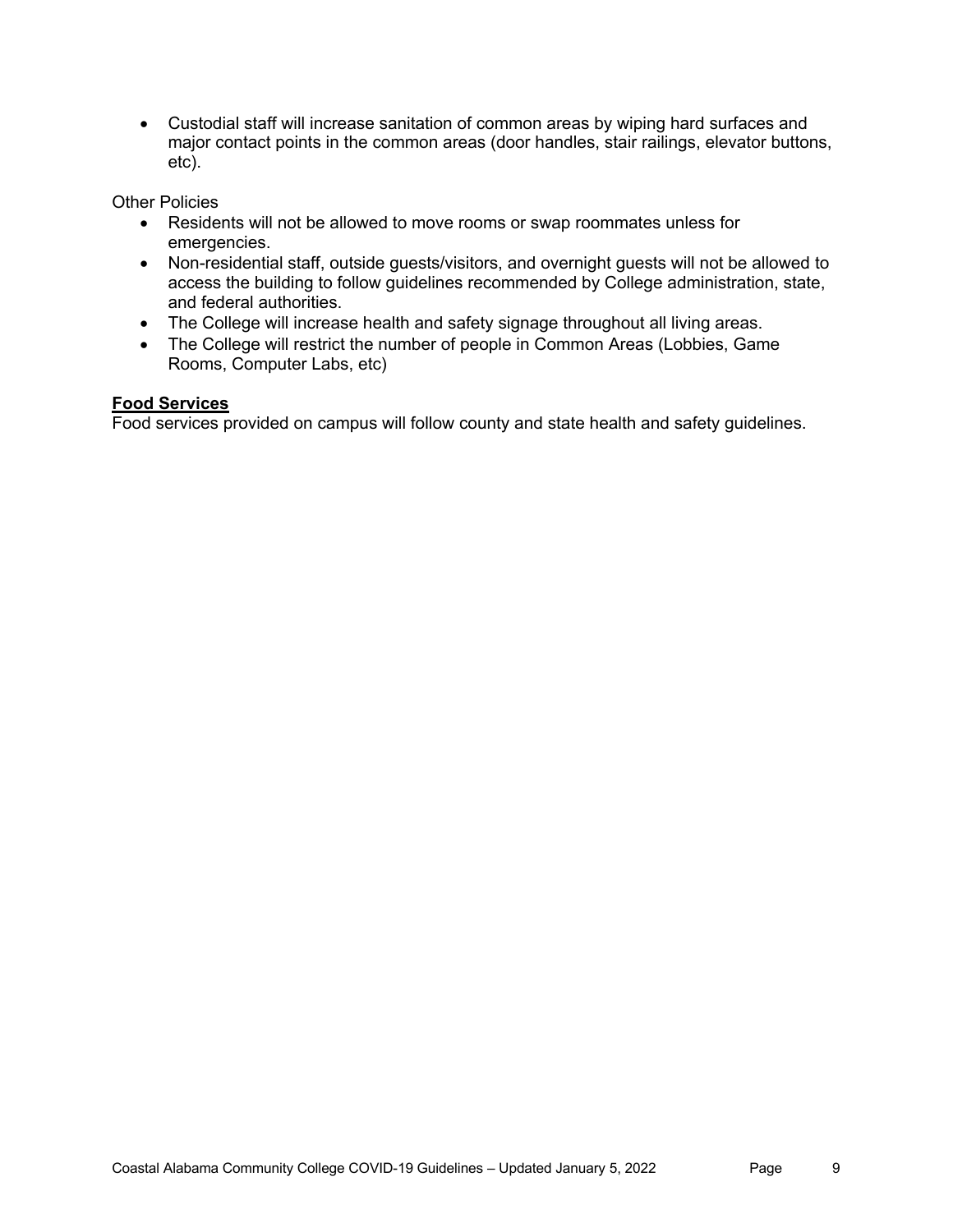#### **EMPLOYEE PROTOCOLS**

#### **LEAVE**

Employees who must be out of the office due to COVID-19 exposure or confirmed cases must use his/her own leave for the time missed out of the office.

#### **TELEWORKING/REMOTE WORK**

The College does not offer remote or telework as an employee-requested option to COVID-19 quarantine or isolation periods when the employee is COVID-19 positive, has symptoms of COVID-19, or has had close contact exposure to a positive COVID-19 case. This is regardless of vaccination status.

Any employee who is COVID-19 positive, has symptoms of COVID-19, or has had close contact exposure to a positive COVID-19 case shall not come to work and shall quarantine/isolate as recommended by the CDC or quarantine as required by a health provider. Employees shall take sick leave or other appropriate leave in these cases and strictly adhere to the College's leave policies.

There are certain essential jobs and functions that may require the College to seek remote work from an employee who is taking leave related to COVID-19 reasons. If the College needs remote assistance during an employee's COVID-19 leave period, the College will initiate contact with the employee on leave to see if the employee is willing and able to assist remotely as the needs of the College dictate. If the isolating or quarantining employee remotely assists during their leave period as requested by the College, the employee will be temporarily approved for that specific remote work which was requested by the College and paid for such work. The president approves all instances regarding telework or remote work.

Faculty should follow the Instructional Services protocol below.

# **TRAVEL**

College-sponsored domestic travel is allowable at the discretion of the president. Employees should follow the College's standard operating procedures for requesting travel in-state or outof-state.

College-sponsored international travel continues to be prohibited, except as approved by Coastal Alabama's president and the Chancellor of the Alabama Community College System.

If you travel in the United States, you do not need to get tested before or after travel or self-quarantine after travel. If you travel, you should still take steps to protect yourself and others. Wearing a mask over your nose and mouth may be required on planes, buses, trains, and other forms of public transportation traveling into, within, or out of the United States and while indoors at U.S. transportation hubs such as airports and stations.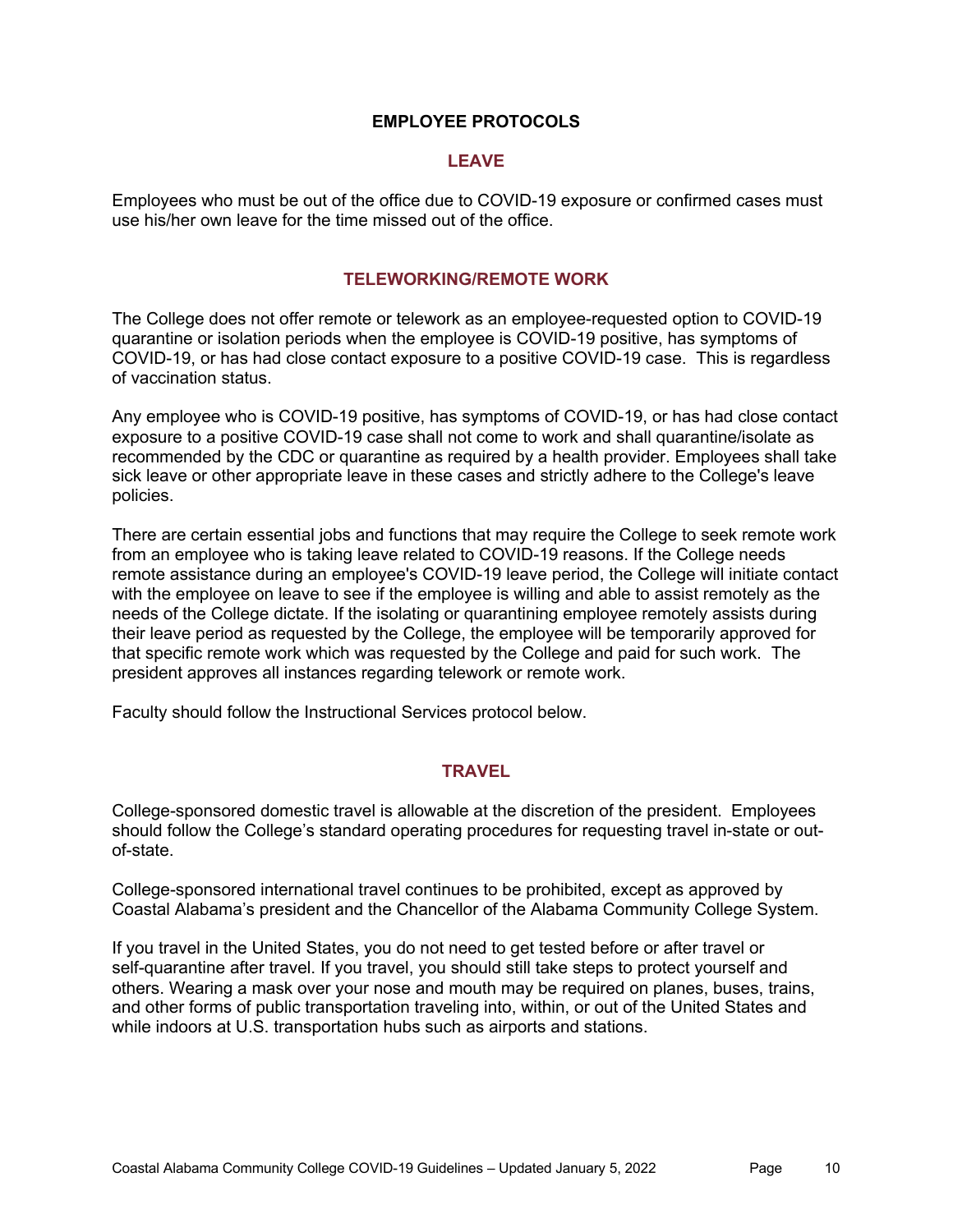# **INSTRUCTIONAL SERVICES**

As cases of COVID-19 continue to rise in the College's service areas, instructional services has adopted a contingency plan for the 2021-2022 academic year for instructors who are ill with COVID-19, who serve as caregivers for someone who is ill with COVID-19, or who have been directly exposed to someone with COVID-19.

Instructors are **required** to report any change in schedule due to COVID-19 to their division chair and department director.

Instructors must choose one of the following options below to ensure continuity of instruction:

# **Option A – Positive COVID-19 Test**

The instructor provides documentation of a positive COVID-19 diagnosis for himself/herself or for someone for whom he/she is a caregiver.

- The instructor files leave.
- The instructor posts at least one assignment in Canvas per week for the students to complete to document activity in the course.
- The instructor is not required to work remotely.
- If the instructor is unable to return to work after two weeks, the appropriate instructional officer will default to the Emergency Plan.

## **Option B – Positive COVID-19 Test or Exposure**

The instructor falls within one of the following categories:

- The instructor provides documentation of a positive COVID-19 diagnosis for himself/herself.
- The instructor provides documentation of a positive COVID-19 diagnosis for someone for whom he/she is a caregiver.
- The instructor provides documentation that he/she has had direct exposure to someone with COVID-19 *and* current CDC guidelines or medically-provided documentation require quarantining. Patient identifiers could be removed from the documentation, but the date of testing must remain. (*Note*: If documentation cannot be obtained, the instructor would need to take leave.)

Then,

- The instructor is able to work and requests to work remotely. On a case-by-case basis as approved by the president, the instructor may be granted to work remotely temporarily. In this case, the instructor is not required to take leave.
- The instructor maintains his/her same daily schedule, including office hours, in a virtual format.
- The instructor conducts seated courses and hybrid on-campus class sessions as regularly scheduled, but remotely. Students will meet on campus at the regularly